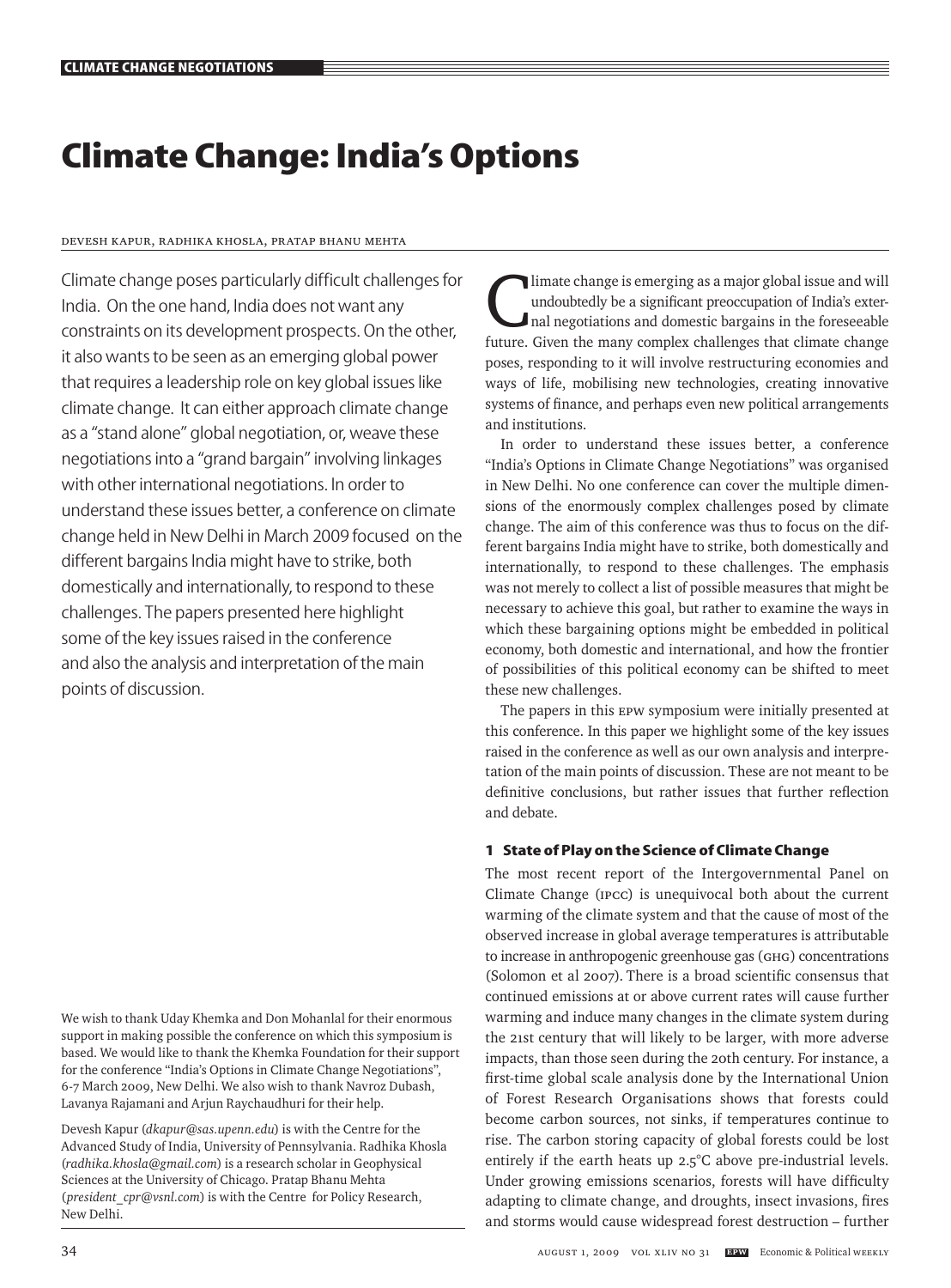exacerbating climate change (Seppala et al 2009). Another example is the decrease in the Arctic sea-ice extent of almost 25% per year from 1979 to 2006. In 2007, this reached its lowest level since satellite observations began and remained low in 2008. New projections show that with medium future GHG emissions, the Arctic Ocean will probably be ice-free before the end of the 21st century (Yin et al 2009; Boe et al 2009).

Recent evidence linking cumulative carbon dioxide  $(\text{co}_2)$  emissions with peak warming suggests that in order to avoid dangerous climate impacts, emissions targets must be placed in the context of a cumulative carbon budget (Meinshausen et al 2009; Allen et al 2009). Consequently, a total-carbon-emitted approach that sets this limit on all  $\mathrm{co}_2$  emissions is gaining traction (Allen et al 2009).A cumulative warming commitment is seen as a much more meaningful figure than a stabilisation concentration of co<sub>2</sub> in the atmosphere. At present, more than 100 countries have adopted a global warming limit of 2°C (relative to pre-industrial levels) to reduce climate change risks, impacts and damages.

At the March 2009 meeting of the International Scientific Conference on Climate Change, climate experts warned that the overall prognosis on climate change is worse than previous estimates have suggested (Heffernan 2009). Immediate and immense emissions reductions will be required to achieve a 2°C warming limit, and even with this, dangerous climate impacts will be hard to avoid (Meinshausen et al 2009: 1117-18, Schmidt and Archer 2009).

#### **2 Impacts on India**

Climate change is projected to have severe adverse effects on India's development as it compounds the pressures on natural resources and the environment associated with rapid urbanisation, industrialisation, and economic growth. The sectors that have the highest vulnerability to these impacts are water resources, coastal ecosystems, biodiversity, and agricultural productivity. The different areas where climate change will impact India most are given below.<sup>1</sup>

**Water:** The most serious potential threat arising from climate change in Asia is water scarcity. The gross per capita water availability in India is projected to decline from ~1820 m3/year (2001) to  $\sim$ 1,140 m<sup>3</sup>/year (2050). The per capita availability of freshwater in India is expected to drop from  $\sim$ 1,900 m<sup>3</sup> (2007) to 1,000 m3 (2025). More intense rain and more frequent flash floods during the monsoon would result in a higher proportion of runoff and a reduction in groundwater recharge.

Glacier melt in the Himalayas is projected to increase flooding and affect water resources within the next two to three decades. The implications of melting Himalayan glaciers and sharing of scarcer river-basin water resources will pose a formidable challenge,<sup>2</sup> and lead to acute shortages of water for drinking and farming. If current warming rates are maintained, Himalayan glaciers could decay at extremely rapid rates, shrinking from the present  $5,00,000$  km<sup>2</sup> to  $1,00,000$  km<sup>2</sup> by the 2030s. This will also be reason for concern when considering Himalayan hydropower as a partial solution to India's energy needs, as climate change will sharply reduce the effectiveness of the planned mammoth investments. River flow data is critical when planning

hydropower projects. However, historical river flows will no longer be a good measure for future flows not only due to glacier melts, but also due to the changing patterns, duration and intensity of rainfall and the seasonal distribution of river flows.

**Coastal Areas:** Coastal ecosystems will be affected by sea-level rise and temperature increases. Heavily populated mega-delta regions, in particular, will be at greatest risk due to increased flooding. The changes in the Godavari, Indus, Mahanadi and Krishna coastal deltas will potentially displace millions of people. Projected sea-level rise could damage aquaculture industries, and exacerbate already declining fish productivity. There will also be higher risks of increased frequency and intensity of coastal surges and cyclones.3

**Agriculture:** India's agriculture has been predicted to suffer more than any other country's as a result of climate impacts.4 Projected surface warming and shifts in rainfall could decrease crop yields by 30% by the mid-21st century. There will also be reductions in arable land with resulting pressures on agricultural output.

**Precipitation:** Climate change can lead to an increase in precipitation intensity and variability, and India will potentially experience a decline in summer rainfall by the 2050s (crucial to Indian agriculture). Semi-arid regions of western India are expected to receive higher than average rainfall, while central India will experience a decrease of 10-20% in winter rainfall by the 2050s (CSE 2002). Changes to the monsoon are expected to result in severe droughts and intense flooding in parts of India.

**Biodiversity:** Climate change is expected to exacerbate threats to biodiversity resulting from land use/cover change and population pressure. Along the coastline, marine wetlands, tropical ecosystems and species such as mangroves and coral reefs are threatened by changes in temperature, rising sea levels and increased concentrations of  $\text{co}_2$  in the atmosphere.<sup>5</sup>

**Health:** Increasing temperatures and projected changes in the hydrological cycle will lead to an increase in temperature-related illnesses, vector-borne diseases, health impacts related to extreme weather events (particularly, floods and droughts), and health effects due to food insecurity. Increase in coastal water temperatures would exacerbate the abundance and/or toxicity of cholera.

**Increased Temperatures and Extreme Events:** Climate change impacts will lead to an increased frequency of hot days, heat waves, droughts (declining water tables, crop failures, etc) and natural disasters resulting from cyclones.

## **3 International Climate Negotiations: Do Things Stand?**

In the lead up to the international climate negotiations to be held in Copenhagen, a large number of international conferences have been held. In the first of three preparatory meetings (Bonn, March 2009) that will culminate in the Copenhagen climate change summit in December (formally the first meeting of the Fifth Session of the ad hoc working group on long-term cooperative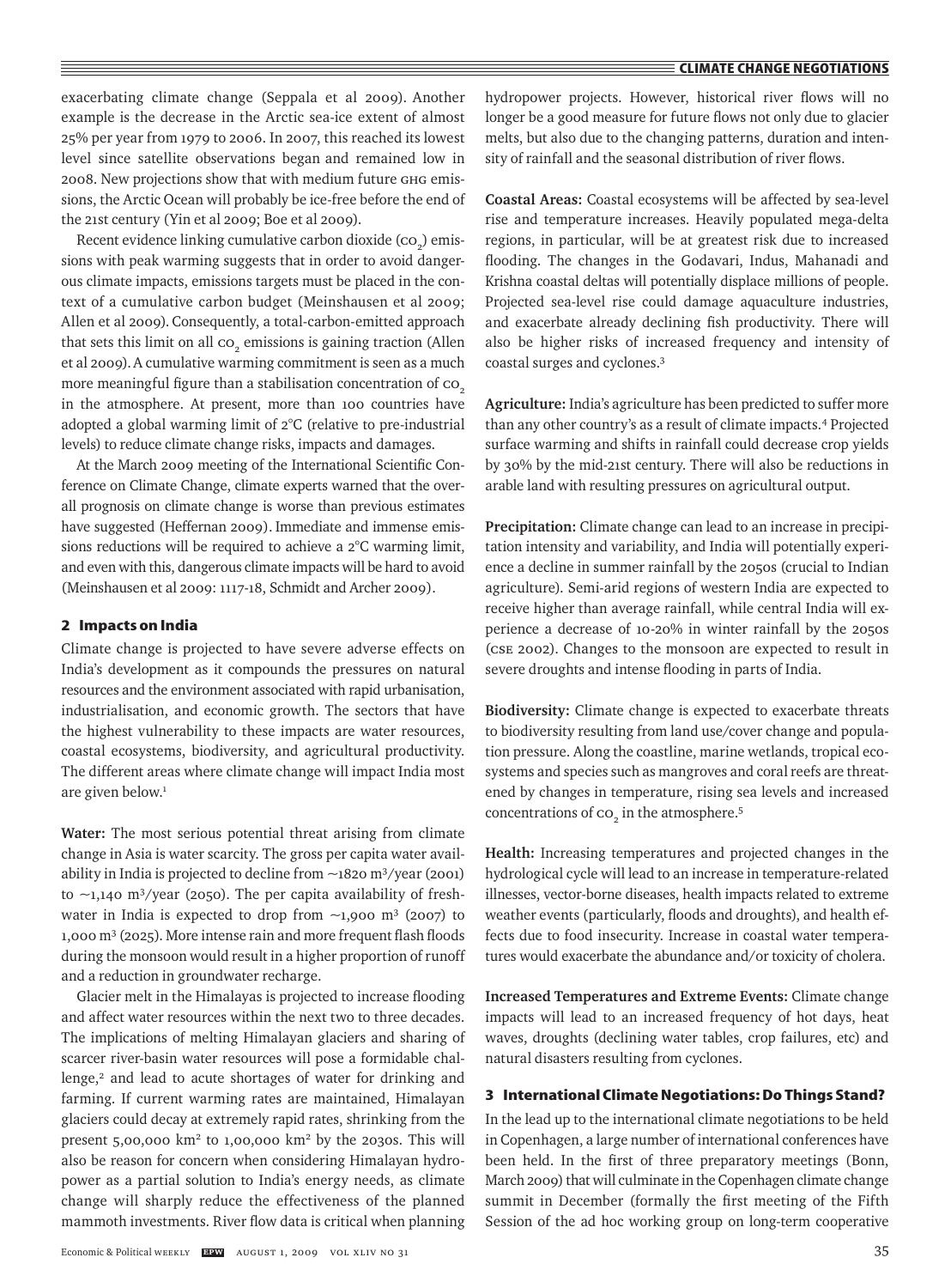action under the UNFCCC), the key differences centred on two issues (Schiermeier 2009a, b):

**(1) Determining Emissions Targets and Timelines:** While the US commitment to reducing emissions was welcomed, there was little clarity on the setting up of medium- and long-term emission reduction targets. Developing countries (including South Africa, India and China) maintained their stand of having rich nations commit to a 25-40% cut by 2020 – a target developed nations will not be able to reach easily.

**(2) Defining the Scale and Processes of Financial and Technological Transfers:** There was a lack of consensus in determining how much, and how, the funding needed to support adaptation programmes in poor nations will be organised. Developing countries favoured majority of the funding to come from public funds, while developed nations preferred private sector sources.

However, the earlier sharp North-South dividing line is blurring somewhat as some middle-income developing countries such as Mexico, Argentina and South Africa have indicated their willingness to shoulder more responsibilities. Perhaps most importantly China appears to have shifted its position and is now agreeable to engaging in a global deal on climate change (Watts 2009). While the Chinese official negotiating position is unchanged, the government is understood to be preparing a set of targets up to and beyond 2020 to lower the country's carbon intensity. This change is said to be catalysed by the us pledge to reduce its emissions to 1990 levels by 2020; the increasing number of observed adverse climate impacts; and the growing business opportunities that a move towards a low carbon economy presents. While specific targets have not been set, the change in China's tenor sends an important message to the rest of the world – and to India.

### **4 International Negotiations: India's Options**

India's current official stance is that no negotiations are possible without addressing the egregious equity issues due to the historical burden placed on poor countries by industrialised countries, who have not only been the main contributors to the existing stock of anthropogenic GHGs, but continue to emit at per capita rates that are manifold that of a poor country like India. In addition, India's official position highlights the lack of commitment by the Annex  $\iota$  (or developed) countries so far,<sup>6</sup> the extremely low per capita emissions of Indians, and steps already taken domestically by the government. Indian government representatives are vehement that the official position is not a negative attitude. Rather it is the North which has yet to demonstrate that it is serious about climate change by making tangible cuts in its emissions – only then might India consider joining a treaty. In any case, India will not pay for adaptation and mitigation and this will have to be made viable through (entitled) resource and technology transfers.

India's official position is based on the principle that long-term convergence of per capita emissions is "the only equitable basis for a global compact on climate change". India's prime minister gave a declaration that despite India's "developmental imperatives, our per capita GHG emissions will not exceed the per capita GHG emissions of the developed industrialised countries".7

Very recently, Indian negotiators submitted a detailed recommendation on the architecture for transfer and diffusion of technologies under the United Nations Framework Convention on Climate Change (UNFCCC) from developed countries to the developing world for the first time (Sethi 2009).The recommendations were part of India's formal submissions to the ongoing negotiations and will be deliberated between countries at the next UNFCCC meeting in Bonn, in June. In the plan, India's demands from the climate talks include: full costs of procuring technology; guarantee on foreign direct investment (FDI) for technologies; global public investment to leverage a market for new technologies; costs of compulsory licensing and other intellectual property rights (IPR) costs to be taken care of; and all funding and technology issues to be handled through the UN treaty and not through the World Bank or other agencies. India has also asked rich countries to contribute 0.5% of their gross domestic product (GDP) towards an adaptation fund for poor countries. The official position is both a principled position and is a strong articulation of India's national interests. However, there is a risk in that India appears to be taking a reactive position, rather than approaching the problem through a different framework of cobenefit-based policies and diplomatic leadership that can simultaneously secure its long-term national energy needs, meet the global challenge of climate change and importantly, meet its own national challenge of climate change. Given that large income redistribution or North-South transfers are not in the ball park of realism with the current global economic crisis, what alternatives can India put on the negotiating table?

Joshi and Patel propose a framework based on zero net welfare costs for India, while Subramanian proposes shifting from overall emissions to using metrics of production and consumption emission efficiency. There was also a broad consensus amongst all authors that while a carbon tax might be the most efficient solution based on first principles, a carbon cap-and-trade (C&T) system is more politically feasible and can better serve India's interests. The C&T is more likely to fulfil the equity objective, allow transfers without government involvement, and disguise the costs incurrent in industrialised countries. While these proposals will generate considerable debate, they have two advantages. They offer suggestions beyond the current deadlock that is based in equity being defined in per capita emissions. At the same time they preserve the core moral claim behind India's position that any international outcomes should not jeopardise its development prospects.

Importantly, the discussions made very clear that climate change negotiations pose a strategic problem unlike any other set of negotiations. First, there is the complex issue of strategy. India obviously wants to minimise the costs imposed upon it by any international obligations it may be required to undertake. One way of securing this is asking for compensation even for those actions that a country thinks are desirable for independent reasons. On the other hand, developed countries play up the fear factor – that the most adverse effects of climate change will be on developing countries and, therefore, it is in the interest of developing countries to negotiate some kind of deal on climate change since it is their future that is most at risk. The assumption is made that this will put pressure on developing countries to blink. How will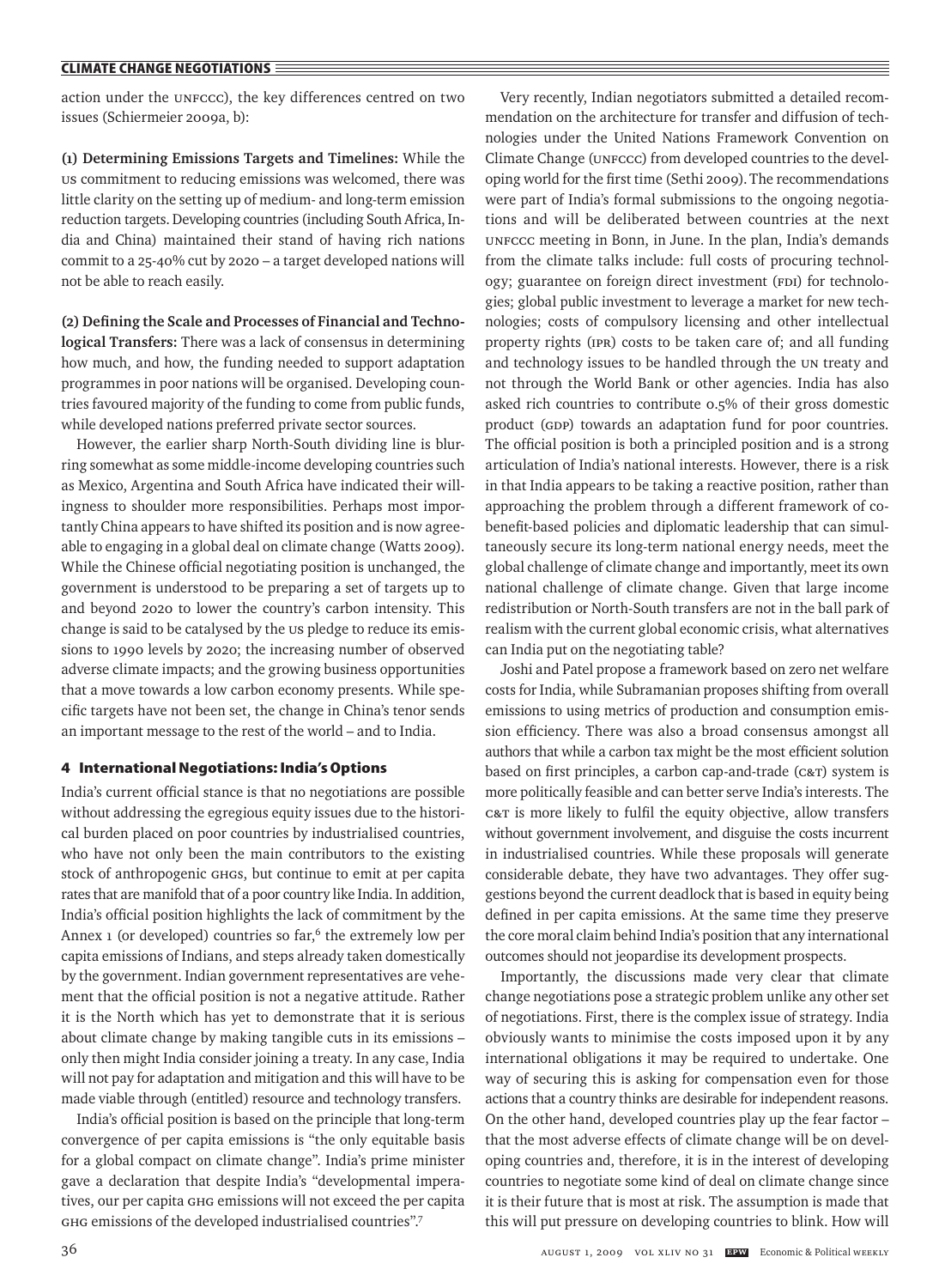this strategic stalemate be broken? Can this negotiation lead to a successful outcome if it is done under the standard framework of maximising national interests?

Second, unlike most issues, climate change action will require a large number of cross-sectoral linkages, which, in turn, makes thinking about the different tradeoffs analytically and intellectually more difficult. One of the virtues of these papers is that they at least open up the question of how to think of these linkages.

Third, climate change also has the potential of redefining the whole concept of development. Even amongst those who fully agree on the need for strong climate change action, there is disagreement over what this will entail. Many believe that the solutions will be largely technological: the world can have similar patterns of consumption, only with less carbon emissions. Others believe that climate change actions will require more than simply technology fixes; it will require a significant redefinition of lifestyles, aspirations, and, indeed, the very goals of development. There is still no clear empirical resolution of the question: what exactly is the horizon of technological possibilities? Fourth, climate change actions potentially involve, not just a narrow set of specialists, but virtually all of society. In short, reaching a consensus will require also thinking of complex participatory frameworks, not just technocratic fixes. It involves, what Navroz Dubhash, in a resonant phrase, calls a "problem of multi-level governance". Just this complexity introduces a kind of vertigo, where lots of different elements have to be thought of simultaneously.

But climate change negotiations, more than any others, will also require India to think of the appropriate conceptual framework within which to conduct negotiations. Historically, India has been more comfortable with negotiations where it is defending its moral entitlements. And in these negotiations, it has often stood its ground well. But one of the consequences of India's traditional negotiating position is that it has seldom been strong at *bargaining*. <sup>8</sup> A moral entitlement approach to negotiation and a bargaining approach to negotiation require two very different sensibilities. The former requires sticking to a principle, even if the outcome is a deadlock or isolation. The latter requires cutting deals, even if they are not based on the most equitable moral principle. India's position so far has been largely articulated in the language of entitlements. But, if world opinion shifts, and particularly if China and the US cut some kind of deal on climate, then India will be confronted with the question: what kind of bargain will it settle for? The answer to this question must be posed against a counterfactual – namely, staying away from any deal. This, in turn, has its own risks, not just about India's position in the world, but the reality that the costs of joining international agreements in usually less at the time of inception than later.

India also needs to think more carefully about its domestic political economy in its international negotiations. Indian diplomats, in the past, have vigorously defended the country's interests in multilateral conferences. However, the lesson of the Multi-Fibre Arrangement (MFA), where India negotiated hard for opening up western textile markets in the Uruguay round, is instructive. More than a decade later, the benefits of all this hard work appear to have accrued more to Chinese and Bangladeshi textile exporters than their Indian counterparts, mainly because the domestic changes to take advantage of this opening up did not occur. A country's international political capital is limited and a country's political leadership should make sure that it can deliver on the internal domestic bargains corresponding to its international negotiating position.

Are there any second-best positions, any tradeoffs that India is comfortable with that can protect its core interests? How much should it sacrifice on its position to get a workable deal? It is also important to understand India's best alternative to any negotiated agreements. While it may be premature to pose these questions at this stage, they cannot be postponed forever. Many of the papers in this symposium offer suggestions about possible bargains.<sup>9</sup>

#### **The Domestic Challenge**

No matter what happens in international negotiations, India will have to address the growing challenges arising out of a changing climate. It is well known that Indians are amongst the lowest per capita emitters of GHGs in the world. A new "green index" on environmentally sustainable behaviour (based on a survey conducted by the National Geographic Society and GlobeScan), rates Indian consumers the most environmental-friendly among the larger countries.<sup>10</sup> However, this appears to be more the result of compulsion than conviction, and is unlikely to be sustained as India grows rapidly. According to this survey, Indian consumers have conflicting views on the environment. As a group, they have concerns about the environment and say they are trying hard to reduce their own negative impact on the environmental. At the same time, many feel that environmental problems are exaggerated and that the Green movement is a fad.

There is a broad consensus in India that the country should focus on adaptation, preferably with money and technologies from the west, whose emissions are the root cause of the problem. Nonetheless, it is an open question whether the country can avoid making any attempt at addressing mitigation. As India continues to engage in multiple bargains on the issues related to climate change, it is important to have a comprehensive view of the domestic trade-offs posed by each mitigation strategy. In Table 1 (p 38), we use official government of India (GOI) inventory of the GHG emissions from India (submitted to the UNFCCC), and suggest the sort of criteria that need careful investigation to prioritise mitigation strategies for these sources.<sup>11</sup> Our judgments are not meant to be authoritative – rather they are meant to stimulate debate about the areas where co-benefits are high and costs (relatively) low. The intuition behind this reasoning is that there are certain areas, for example, having efficient cooking-stoves in rural areas, where the social welfare benefits for the country are high in any case given the adverse health effects of indoor air pollution as well as fuelwood conservation, quite apart from anything related to climate change. If they also happen to help boost India's mitigation credentials, then it could be a key part of India's bargaining arsenal.

For each strategy, four main issues need to be addressed. These include:

**(1) Mitigation Potential:** Indicates whether the particular strategy has a high or low emission reduction potential. This metric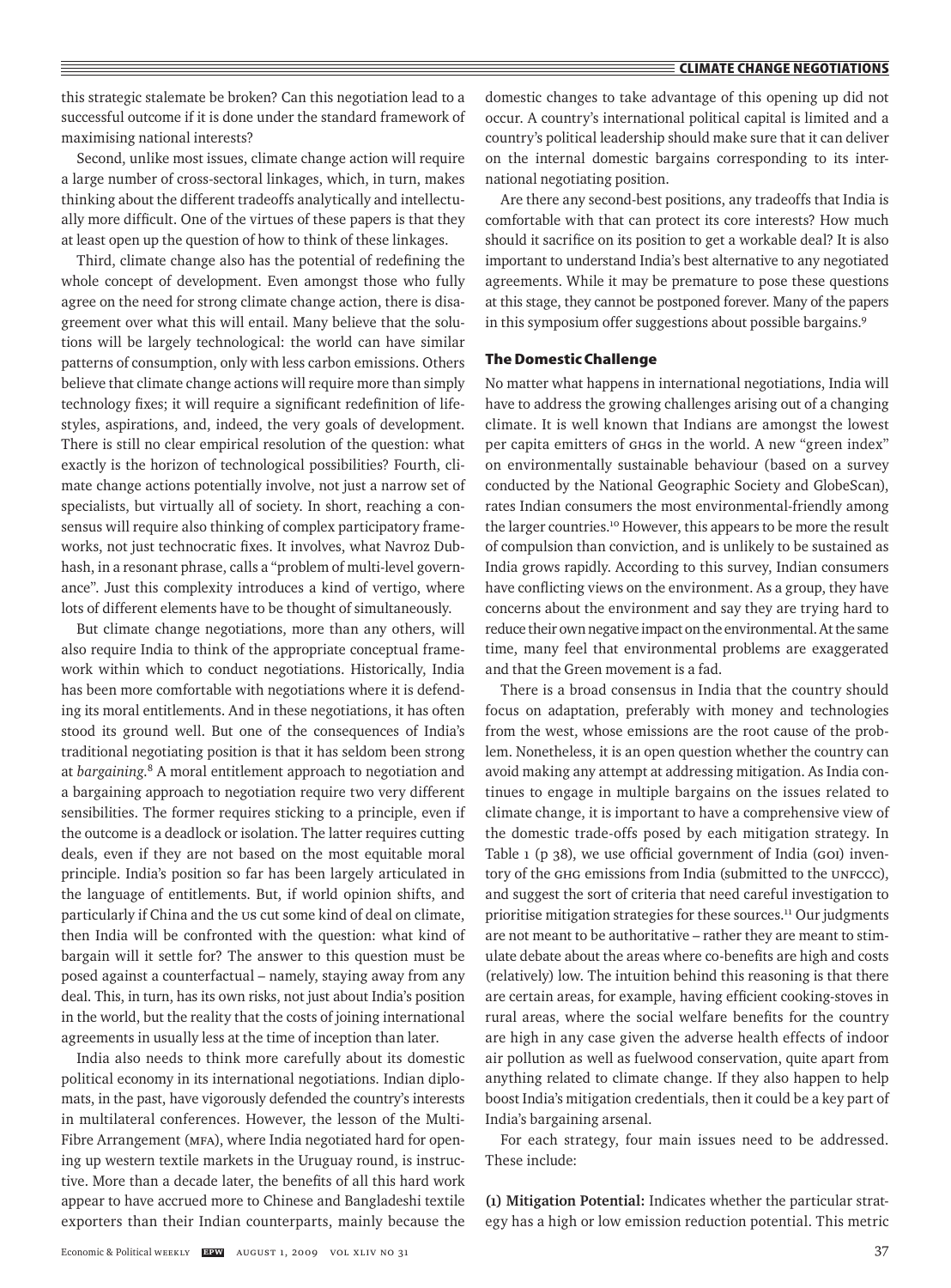| <b>CLIMATE CHANGE NEGOTIATIONS</b>                                                                                                                                                     |                                |                 |                                                                         |           |                             |      |                         |                                                                                                                                                                                                                                           |
|----------------------------------------------------------------------------------------------------------------------------------------------------------------------------------------|--------------------------------|-----------------|-------------------------------------------------------------------------|-----------|-----------------------------|------|-------------------------|-------------------------------------------------------------------------------------------------------------------------------------------------------------------------------------------------------------------------------------------|
| Table 1: Potential Adaptation and Mitigation Strategies and Their Associated Trade-Offs                                                                                                |                                |                 |                                                                         |           |                             |      |                         |                                                                                                                                                                                                                                           |
| <b>GHG Source Categories</b>                                                                                                                                                           | % of CO <sub>2</sub> eq Growth | (Last 10 Years) | Mitigation                                                              |           | Mitigation Co-benefits Cost |      | Technology<br>Available | <b>Action Points</b>                                                                                                                                                                                                                      |
| All energy                                                                                                                                                                             | Emissions<br>61                |                 | Strategy                                                                | Potential |                             |      |                         |                                                                                                                                                                                                                                           |
| Energy and transformation<br>industries: Power generation and<br>petroleum refining industries                                                                                         | 29                             | High            | Ultra- and super- critical<br>steam cycle plants                        | High      | High                        | High |                         | Readily available - Implement super critical boilers<br>instead of sub-critical boilers                                                                                                                                                   |
|                                                                                                                                                                                        |                                |                 | Carbon Capture and Storage                                              |           |                             |      |                         |                                                                                                                                                                                                                                           |
|                                                                                                                                                                                        |                                |                 | (CCS)                                                                   | High      | Low                         | High | Initial stages          |                                                                                                                                                                                                                                           |
|                                                                                                                                                                                        |                                |                 | Nuclear energy                                                          | High      | Low                         | High | Readily available       |                                                                                                                                                                                                                                           |
|                                                                                                                                                                                        |                                |                 | Renewable energy: wind;<br>solar; small hydro; biomass                  | High      | High                        | High | Readily<br>available    | - Alter the taxation structure to incentivise<br>renewable energy use (e g, remove<br>kerosene subsidy; no tax on solar<br>energy products)                                                                                               |
|                                                                                                                                                                                        |                                |                 | Integrated Gasification<br>Combined Cycle (IGCC)<br>technology for coal | High      | Low                         | High | Initial stages          |                                                                                                                                                                                                                                           |
|                                                                                                                                                                                        |                                |                 | IGCC based on refinery residue                                          | High      | Low                         | High | Readily available       |                                                                                                                                                                                                                                           |
|                                                                                                                                                                                        |                                |                 | Increased efficiency reforms<br>for power plants                        | High      | High                        | Low  | Readily<br>available    | - Raise efficiency standards for new and<br>existing power generators<br>- Establish independent coal mine regulator<br>- Mandatory washing of coal used 700 km<br>away from mine mouth                                                   |
|                                                                                                                                                                                        |                                |                 | Electricity sector reforms                                              | High      | High                        | High | Readily<br>available    | - Transmission and distribution efficiency<br>- Demand-side management programmes<br>- Reduce auxiliary consumption<br>- Apply current reforms nationwide                                                                                 |
|                                                                                                                                                                                        |                                |                 | Electricity sector investment High                                      |           | High                        | High | Readily<br>available    | - Use advanced technologies for power<br>delivery and metering (combined with<br>commercial incentives to power<br>distributors to cut distribution losses)                                                                               |
| Industry: paper, sugar, cement,                                                                                                                                                        | 12                             | High            | Waste heat recovery                                                     | Low       | Low                         | Low  | Readily available       |                                                                                                                                                                                                                                           |
| iron and steel, textile, bricks,                                                                                                                                                       |                                |                 | Industrial cogeneration                                                 | High      | Low                         | Low  | Readily available       |                                                                                                                                                                                                                                           |
| fertiliser, chemical, aluminium,<br>ferroalloys, non-ferrous, food and<br>beverages, leather and tannery,<br>jute, plastic, mining and quarrying,<br>rubber, and all other industries. |                                |                 | Increased energy efficiency                                             | High      | High                        | High | Readily<br>available    | - Increase efficiency, shift fuels, shift to<br>low carbon alternatives when building<br>new infrastructure                                                                                                                               |
| Transport sector                                                                                                                                                                       | 7                              | High            | Regulatory reforms in the<br>transport sector                           | High      | High                        | Low  | Readily<br>available    | - Implement higher fuel efficiency<br>standards (diesel, gasoline)<br>- Stricter vehicle emission norms<br>- Provide transit use incentives<br>- Modify current policies/vehicle<br>taxations that disincentivise public<br>transport use |
|                                                                                                                                                                                        |                                |                 | Increased efficiency<br>of vehicles                                     | High      | High                        | Low  | Readily<br>available    | - Target large vehicles in particular                                                                                                                                                                                                     |
|                                                                                                                                                                                        |                                |                 | Transport sector investment High                                        |           | High                        | High | Readily<br>available    | - More investment in public transport<br>systems (high-speed rail)<br>- Encourage urban development focused<br>on public transit, walking, reduced<br>vehicle use                                                                         |
| Biomass burning                                                                                                                                                                        | 3                              | Medium          | Efficient biomass-based<br>cook stoves                                  | High      | High                        | Low  | Initial stages          | -Design programme for efficient and<br>cheap cook stoves that can be sold and<br>distributed nationwide                                                                                                                                   |
| Commercial/residential<br>Sector                                                                                                                                                       | 5                              | High            | End-use energy reforms                                                  | High      | High                        | Low  | Readily<br>available    | - Enforce standards, labelling, and schemes<br>- Using central incentives to improve<br>state implementation of efficiency<br>standards<br>- Incentives for the growth of energy<br>service companies (ESCOs)                             |
|                                                                                                                                                                                        |                                |                 | End-use energy efficiency                                               | High      | High                        | Low  | Readily<br>available    | - Efficient appliance use, lighting,<br>heating and cooling devices                                                                                                                                                                       |
|                                                                                                                                                                                        |                                |                 |                                                                         |           |                             |      |                         | - Replace street bulbs with LED lighting<br>- Increase efficiency of income<br>generating products used by the poor<br>(e g, sewing machines)                                                                                             |

*<sup>(</sup>Continued)*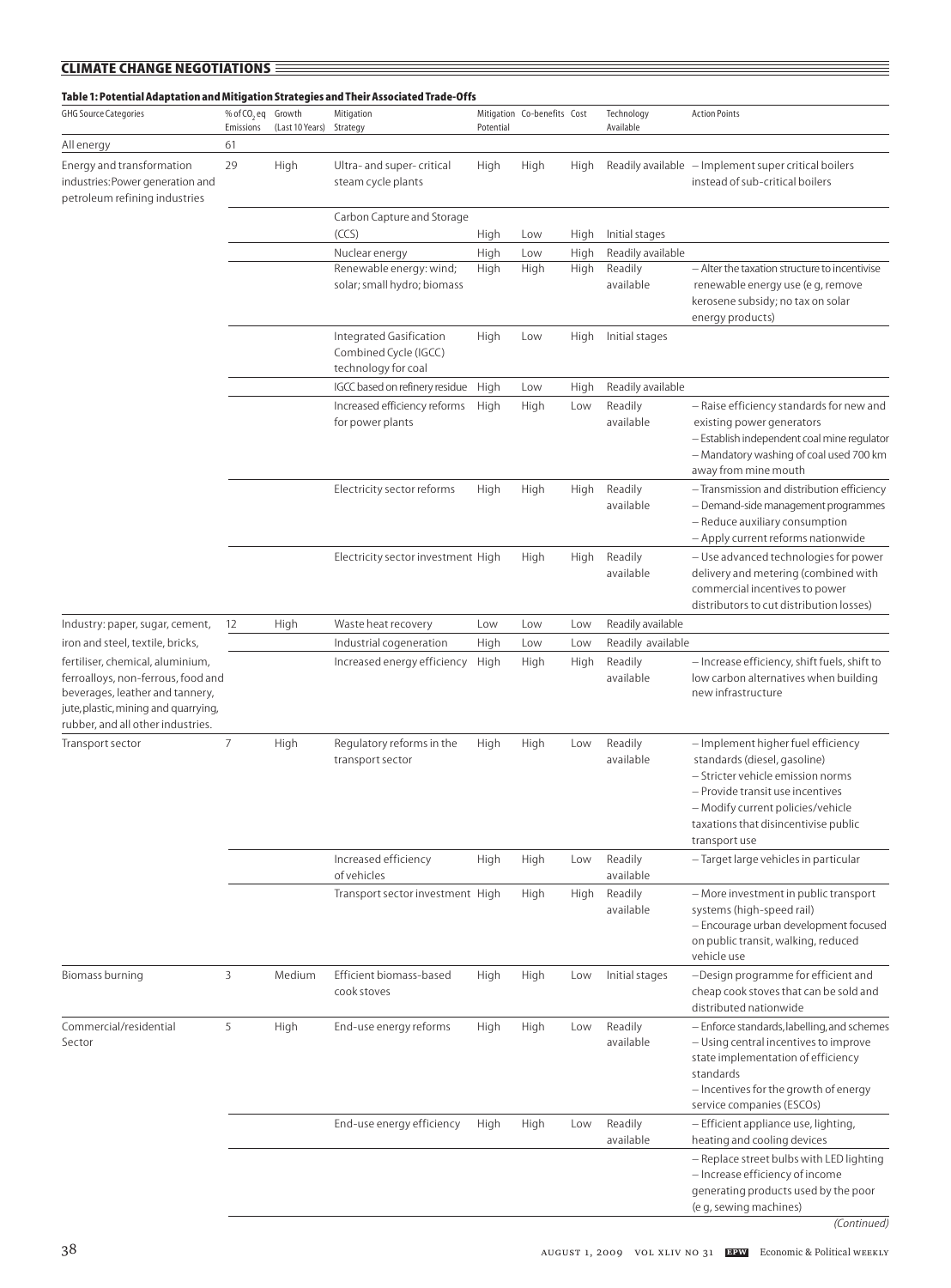## **climate change negotiations**

| Table 1: Potential Adaptation and Mitigation Strategies and Their Associated Trade-Offs (Continued)<br><b>GHG Source Categories</b> | % of CO <sub>2</sub> eq Growth |                 | Mitigation                                                                  |             | Mitigation Co-benefits Cost |                      | Technology                                                                                                                                                      | <b>Action Points</b>                                                                                                                                                                                                                                         |
|-------------------------------------------------------------------------------------------------------------------------------------|--------------------------------|-----------------|-----------------------------------------------------------------------------|-------------|-----------------------------|----------------------|-----------------------------------------------------------------------------------------------------------------------------------------------------------------|--------------------------------------------------------------------------------------------------------------------------------------------------------------------------------------------------------------------------------------------------------------|
|                                                                                                                                     | Emissions                      | (Last 10 Years) | Strategy                                                                    | Potential   |                             |                      | Available                                                                                                                                                       |                                                                                                                                                                                                                                                              |
|                                                                                                                                     |                                |                 | Retrofit buildings                                                          | High        | High                        | High                 | Readily<br>available                                                                                                                                            | - Retrofit commercial, industrial and<br>residential buildings                                                                                                                                                                                               |
|                                                                                                                                     |                                |                 | Building sector reforms                                                     | High        | High                        | Low                  | Readily<br>available                                                                                                                                            | - Update and make the Energy<br>Conservation Building Code mandatory<br>for new buildings<br>- Establish new mandatory guidelines<br>for renovations, including water<br>management (rain water harvesting)                                                  |
|                                                                                                                                     |                                |                 | Smart buildings                                                             | High        | High                        | High                 | Requires<br>demonstration                                                                                                                                       | - Integrate design of commercial<br>buildings with smart technologies (e g,<br>intelligent meters that provide feedback<br>and control)<br>- Integrate solar PV in buildings.                                                                                |
| Agriculture                                                                                                                         | 28                             |                 |                                                                             |             |                             |                      |                                                                                                                                                                 |                                                                                                                                                                                                                                                              |
| Emission from soils                                                                                                                 | $\overline{4}$                 | High            | Efficient synthetic<br>fertiliser use                                       | Low         | High                        | Low                  | Readily<br>available                                                                                                                                            | - Improve nitrogen fertiliser application<br>techniques to reduce N <sub>2</sub> O emissions                                                                                                                                                                 |
|                                                                                                                                     |                                |                 | Non-selective catalytic<br>reduction use                                    | High        | Low                         | Low                  | Readily<br>available                                                                                                                                            |                                                                                                                                                                                                                                                              |
|                                                                                                                                     |                                |                 | Increase efficiency of<br>agricultural processes                            | Low         | High                        | Low                  | Initial stages                                                                                                                                                  | - Address post harvest losses through<br>post-harvest innovation programmes<br>- Address livestock and animal disease issues<br>- Increase research for improved crops yields<br>- Increasing efficient use of input<br>resources (has been promoted by Gol) |
| <b>Enteric fermentation</b>                                                                                                         | 15                             | Medium          | Improve livestock and<br>manure management                                  | High        | High                        | Low                  | Readily<br>available                                                                                                                                            |                                                                                                                                                                                                                                                              |
|                                                                                                                                     |                                |                 | Improved livestock feed<br>High<br>Low<br>Low                               |             |                             | Readily<br>available | - Strategic supplementation of feed<br>through molasses urea, multi-nutrient<br>blocks and low bypass protein for<br>improving low digestibility of animal feed |                                                                                                                                                                                                                                                              |
| Paddy cultivation                                                                                                                   | 7                              | Low             | Improve rice cultivation<br>techniques                                      | High        | High                        | Low                  | Readily<br>available                                                                                                                                            | - Improved fertiliser application<br>- Improved water management<br>(mid season drainage)<br>- Increase productive cultivars                                                                                                                                 |
|                                                                                                                                     |                                |                 | Alternate paddy varieties                                                   | High        | Low                         | Low                  | Initial stages<br>varieties                                                                                                                                     | - Develop less methane-intensive paddy<br>- Change the crop mix where possible to<br>reduce paddy cultivation                                                                                                                                                |
| Agricultural crop residue                                                                                                           | 0.4                            | Low             | Reduce open burning of<br>crop residue                                      | Low         | High                        | Low                  | Initial stages                                                                                                                                                  | - Improve/modify harvesters/seed drills<br>to reduce open burning of crop residue                                                                                                                                                                            |
| Industrial processes                                                                                                                | 8                              |                 |                                                                             |             |                             |                      |                                                                                                                                                                 |                                                                                                                                                                                                                                                              |
| Cement production                                                                                                                   | $\overline{2}$                 | High            | Waste heat recovery<br>Substitute clinker by<br>mineral components          | Low<br>High | Low<br>High                 | High<br>Low          | Readily available<br>Readily<br>available                                                                                                                       | - Clinker substitution by fly ash                                                                                                                                                                                                                            |
|                                                                                                                                     |                                |                 | Increase share of alternative High<br>fuels in fuel mix                     |             | Low                         | Low                  | Readily<br>available                                                                                                                                            | - Substitute conventional fossil fuels by<br>alternative fuels (municipal/industrial<br>waste and biomass) in the cement kiln                                                                                                                                |
|                                                                                                                                     |                                |                 | Efficiency improvement<br>in clinker kilns through<br>clinker-asset renewal | High        | High                        | High                 | Readily<br>available                                                                                                                                            | - All new capacity additions should use<br>cleaner technology/efficiency<br>improvements                                                                                                                                                                     |
| Iron and steel production                                                                                                           | $\overline{3}$                 | High            | Energy efficiency measures                                                  | High        | High                        | High                 | Readily<br>available                                                                                                                                            | - Continuous improvement measures<br>- Preventive and better planned<br>maintenance<br>- Insulation of furnaces<br>- Improved process flows<br>- Sinter plant heat recovery<br>- Coal-moisture control<br>- Pulverised coal injection                        |
|                                                                                                                                     |                                |                 | Fuel shift                                                                  | Low         | Low                         | Low                  | Readily<br>available                                                                                                                                            | - Substituting coke used in furnaces with<br>fuel based on biomass (charcoal)                                                                                                                                                                                |
| Waste                                                                                                                               | $\overline{2}$                 |                 |                                                                             |             |                             |                      |                                                                                                                                                                 |                                                                                                                                                                                                                                                              |
| Municipal solid waste disposal                                                                                                      | $\mathbf{1}$                   | High            | Direct use of landfill gas                                                  | Low         | Low                         | Low                  | Requires<br>demonstration                                                                                                                                       |                                                                                                                                                                                                                                                              |
|                                                                                                                                     |                                |                 | Waste management<br>regulations                                             | Low         | High                        | Low                  | Readily<br>available                                                                                                                                            | - Financial incentives for improved<br>waste and wastewater management<br>(Continued)                                                                                                                                                                        |

≣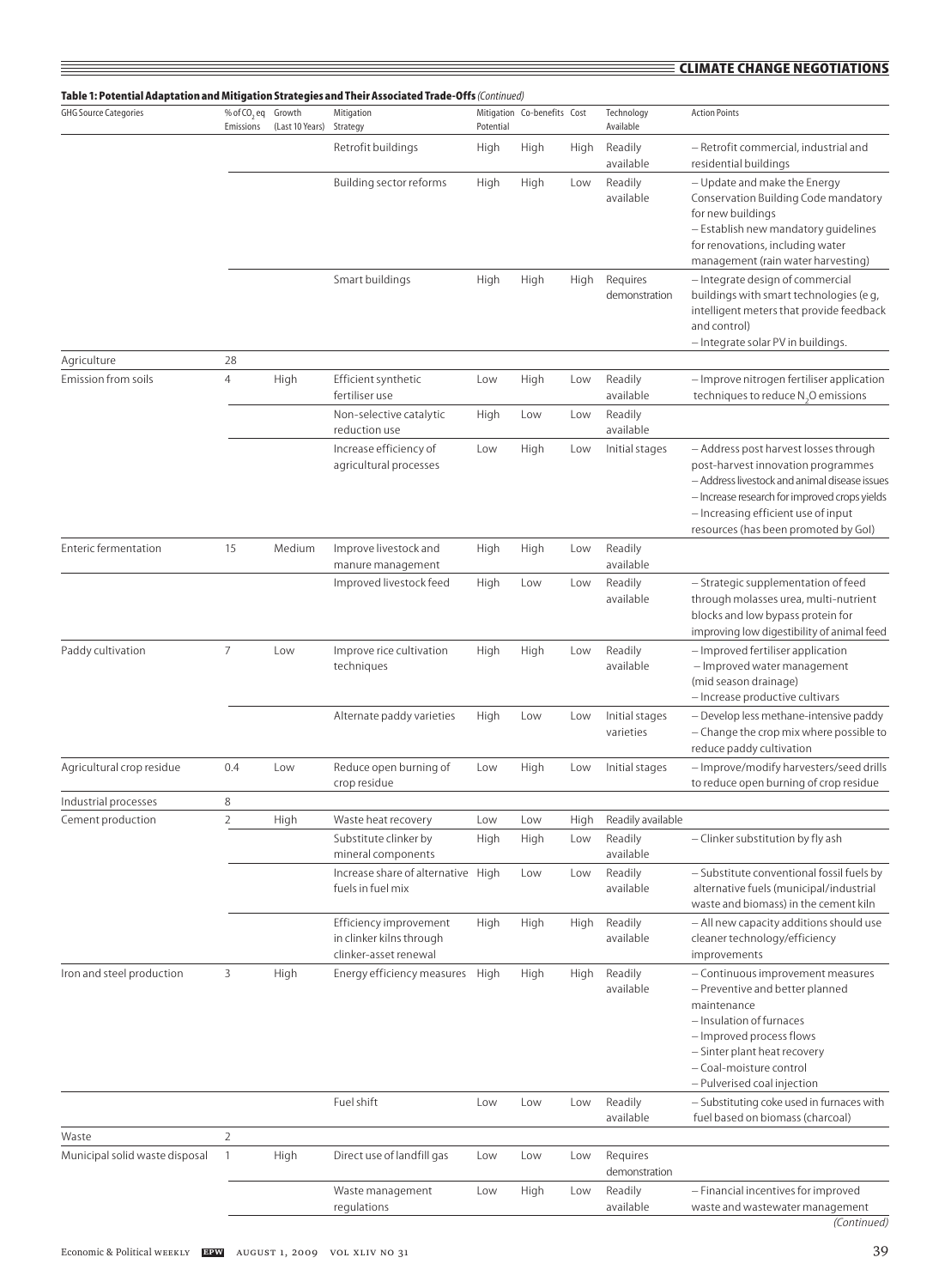| Table 1: Potential Adaptation and Mitigation Strategies and Their Associated Trade-Offs (Continued)<br><b>GHG Source Categories</b> | % of CO <sub>2</sub> eq Growth |                 | Mitigation                         |           | Mitigation Co-benefits Cost |      | Technology           | <b>Action Points</b>                                                                                                                                                                                                                                                                      |
|-------------------------------------------------------------------------------------------------------------------------------------|--------------------------------|-----------------|------------------------------------|-----------|-----------------------------|------|----------------------|-------------------------------------------------------------------------------------------------------------------------------------------------------------------------------------------------------------------------------------------------------------------------------------------|
|                                                                                                                                     | Emissions                      | (Last 10 Years) | Strategy                           | Potential |                             |      | Available            |                                                                                                                                                                                                                                                                                           |
|                                                                                                                                     |                                |                 | Waste recycling                    | Low       | High                        | Low  | Readily              | - Sort solid waste for the recycling of                                                                                                                                                                                                                                                   |
|                                                                                                                                     |                                |                 |                                    |           |                             |      | available            | glass, paper, plastic, metal waste and the<br>composting of organic waste                                                                                                                                                                                                                 |
| Land use change and forestry                                                                                                        | $1*$                           |                 |                                    |           |                             |      |                      |                                                                                                                                                                                                                                                                                           |
| Forest and grassland conversion 2                                                                                                   |                                | Medium          | Improve forest management Low      |           | High                        | Low  | Readily<br>available | - Financial incentives to increase forest<br>area; reduce deforestation; maintain and<br>manage forests                                                                                                                                                                                   |
|                                                                                                                                     |                                |                 | Avoid deforestation                | High      | High                        | Low  | Readily available    |                                                                                                                                                                                                                                                                                           |
|                                                                                                                                     |                                |                 | Afforestation                      | Low       | High                        | High | Readily<br>available | - Promote afforestation of marginal<br>croplands/pasturelands                                                                                                                                                                                                                             |
|                                                                                                                                     |                                |                 | Reforestation of<br>degraded lands | Low       | High                        | Low  | Readily<br>available |                                                                                                                                                                                                                                                                                           |
| <b>Emissions and removals</b><br>from soils                                                                                         | $\overline{\phantom{a}}$       | Medium          | Improve land management            | Low       | High                        | Low  | Readily<br>available | - Conservation tillage on all cropland<br>- Improved crop and grazing land<br>management to increase soil<br>carbon storage<br>- Financial incentives and regulations for<br>improved land management, maintaining<br>soil carbon content, efficient use of<br>fertilisers and irrigation |

\* The cumulative total is lower than the subtotals due to the positive impact of removal of GHGvia sinks.<br>Sources: Chandler et al 2002, Garg et al 2006, 2004, MoEF 2004, Rai and Victor 2009, McKinsey & Company (2009): "Pat Abatement Cost Curve" and the Energy and Resource Institute: "National Energy Map for India; Technology Vision 2030, Summary for Policymakers".

is a qualitative indicator that takes into account the size of the existing source emissions, and allows us to compare the reduction potential of each source to the share of total potential reductions of emissions from the country.

**(2) Co-benefits:** Does a particular strategy provide high (or low) parallel benefits, in addition to the benefits it provides by reducing emissions? These range from significant health improvements, better air quality, reduced dependence on foreign energy imports, financial benefits due to high rate of return on investments, accessibility to new decentralised energy sources, etc.

**(3) Cost:** How expensive will it be to implement a particular strategy effectively? Low cost strategies typically represent mass scale with little capital or R&D expenditures.

**(4) Technology Availability:** An indication of the state of the technology required for the particular strategy, i e, whether the technology is in its initial stages, is operational but requires demonstration, or if it is readily available.

In addition, the growth rate (over the last decade) of the GHG emissions from each sector are identified as high, medium, or low – serving as an indicator of whether the emissions from that source are likely to increase or not. Action points that provide more specific details on the implementation of each strategy are also included.

Such a schema is illustrative of the sorts of detailed analysis of the costs and benefits of different mitigation programmes to prioritise among them. Table 1 gives a very rough sense of areas with high mitigation potential (relatively) low costs, readily available technologies and significant co-benefits – thus pointing to steps that India might undertake irrespective of the threat of climate change, and therefore *also* useful as a bargaining tool in international negotiations. The information presented here allows policymakers to better understand the nuance between what measures India takes purely for itself and what it needs to commit to gain leverage in international negotiations.

To summarise, this table provides a non-exhaustive list of mitigation options, with qualitative assessments using "high/ low" metrics for the key issues for each strategy. It serves as a starting point to understand the kinds of trade-offs that are required when tackling climate change impacts, along with highlighting opportunities with high co-benefits that India could negotiate with.

What is clear, however, is that for the country to be able to reap the large co-benefits even in areas with considerable mitigation potential, politically contentious domestic reforms will be essential. The electricity sector exemplifies the issue as Rai and Victor argue in their paper. Quite apart from anything to do with climate change, for decades India has been struggling to improve the weak performance of its electricity sector. A host of commissions and reports have argued for nationwide reforms to address energy and peak demand deficits by improving transmission and distribution efficiency, demand-side management programmes, reducing auxiliary consumption at power stations and establishing an independent regulator for coal mines to reduce the current inefficiency in the coal mining sector. To be sure in some cases such as increased efficiency of coal-based power plants, setting up ultra and super critical plants and a programme to improve the efficiency of existing plants, some investments will not be justified on pure cost and efficiency criteria unless subsidised by additional external resources. But in other cases such as more efficient cook stoves for rural households – which India has been struggling to deliver to its rural population – there is little excuse as to why it cannot design and implement an effective programme for more efficient cooking stoves to reduce local emissions with its associated health benefits at the household level and reduced soot emissions at the national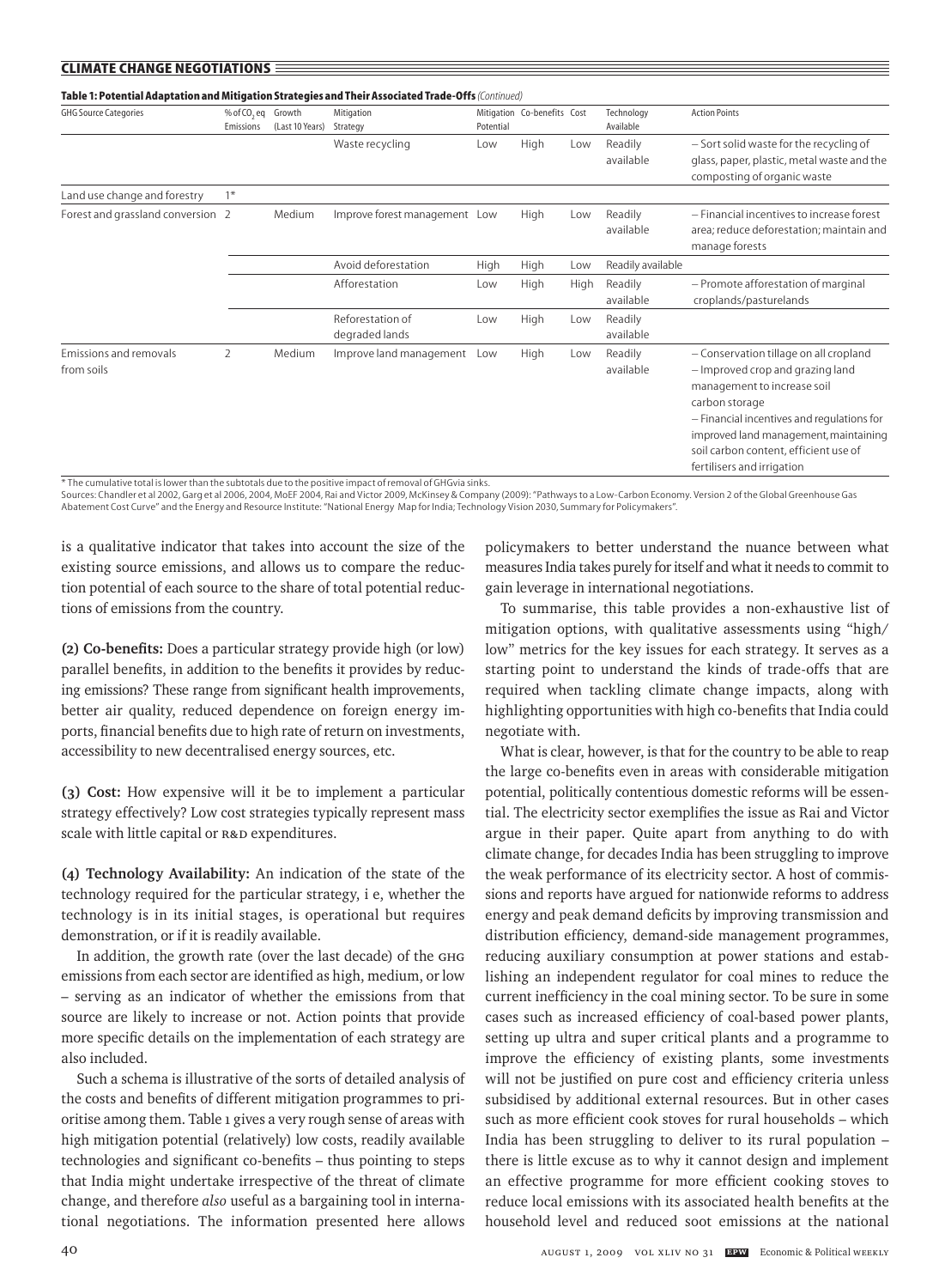level.<sup>12</sup> The problem with the current programme is the ineffective (standardised, non-tailored) stove design produced by the government. Rhetoric notwithstanding the reality is that the needs of a rural housewife have little claim on the resources of the state.

Another key area is India's urban policies, given rapid urbanisation trends. Mukhopadhaya and Revi argue that a paradigm shift in urban policies will be required. Preferences and social values will needs to be redefined, for instance, to wean the middleclass towards an effective public transport system. Urban design and construction will have to shift from the blind imitation of the west to Indian conditions. However, urban land has emerged as a major source of rents and created powerful constituencies that will not be easy to overcome.

A third example is water. If India is to reduce its vulnerabilities to increasing water stress resulting from climate change, it will have to move to reduce the large inefficiencies in water use in agriculture which are partly the result of poor technologies

|  |  | Table 2: Water Use Inefficiency in Indian Agriculture |
|--|--|-------------------------------------------------------|
|--|--|-------------------------------------------------------|

|                                                                          | Average Amount of Water <sup>a</sup> (in cubic metres per tonne)<br>Needed to Grow Crops in: |       |       |      |  |  |  |
|--------------------------------------------------------------------------|----------------------------------------------------------------------------------------------|-------|-------|------|--|--|--|
| Crops and Crop Productsb                                                 | <b>Brazil</b>                                                                                | India | China | US   |  |  |  |
| Maize (corn) nes*                                                        | 1180                                                                                         | 1937  | 801   | 489  |  |  |  |
| Soya beans                                                               | 1076                                                                                         | 4124  | 2617  | 1869 |  |  |  |
| Wheat nes and meslin                                                     | 1616                                                                                         | 1654  | 690   | 849  |  |  |  |
| Rice, semi-milled or wholly milled,<br>whether or not polished or glazed | 4447                                                                                         | 4113  | 1906  | 1840 |  |  |  |

"nes" is a short form of Not Elsewhere Specified or Indicated (NESOI). (a) Virtual water content of different crops for the period (1997-2001) are from Appendix XVI of

Hoekstra and Chapagain (2008). (b) The codes, value and quantity produced for crops and crop products are from Appendix XIV

of Hoekstra and Chapagain (2008).

Source: Hoekstra and Chapagain (2008).

and partly the result of populist water pricing. India is even more profligate than the US, where water is more abundant (Table 2). Land use patterns (such as growing rice in Rajasthan and Punjab) will have to change – and this again requires a major political consensus.

More broadly, a serious rethink of regulatory policies ranging from policy instruments to both mandate and provide incentives for increased energy efficiency, pollution control, water use efficiency and recycling, renewable energy use, public transport use, etc, will be required. These changes should focus on improving the country's adaptation capabilities. For instance, public programmes (e g, National Rural Employment Guarantee Act (NREGA), Bharat Nirman) should be redesigned to be built to hazard resistant standards to provide an adaptation advantage.<sup>13</sup> The platform created by the Jawaharlal Nehru National Urban Renewal Mission (JNNURM) should be used to undertake urban renewal and create long-term urban-rural balance by linking the poverty, development and risk mitigation agendas in cities.

A very different issue that is likely to emerge is the intra-country variability in GHG emissions and the consequent equity issues. In 2000 the ratio of the per capita  $G_H$  ( $CO<sub>2</sub>$ , methane, nitrous oxide) emissions of the us compared to India was 14.9, while that of per capita  $\text{co}_2$  emissions in 2000 was 20.4.<sup>14</sup> By comparison the ratio of the highest to the lowest per capita co<sub>2</sub> emissions across Indian states (Madhya Pradesh/Assam) was 16.5.<sup>15</sup> This large intra-country variability in emissions in India is further illustrated with regional and sectoral assessment of GHG emissions (Garg et al 2001). For instance,

– Eighty per cent of Indian districts covering almost three-fourth of the total Indian population as per Census of India 1992 emitted less than 2.5 teragram (tg) of annual  ${\rm co}_{_2}$  equivalent  ${\rm G}$ н ${\rm G}$  emissions in 1990. The all-India  ${\rm co}_{_2}$  equivalent  ${\rm G}$  emissions in that year were 1016.3 tg. These districts have low absolute emission levels and low emission growth trajectories.

– In contrast the largest 25-emitter districts, individually for each gas ( $co_2$ ,  $CH_2$ ,  $N_2O$ ), show high growth rates (1990-95) and account for more than  $37\%$  of all-India  $\text{co}_2$  equivalent  $\text{G}_{\text{H}}$  emissions (in 1995) – exhibiting a strong regional variability.16 This majority was dominated by emissions from the 40 largest coalbased thermal plants, five largest steel plants and 15 largest cement plants in the country.

– Ten per cent of total Indian districts contributed 67% of India's total  ${\rm co}_2$  emissions in 1995 indicating a high concentration of emissions.<sup>17</sup>

–  $\text{co}_2$  emission from the largest 10% emitter districts increased by 8.1% in 1995 with respect to 1990 and emissions from rest of the districts decreased over the same period – indicating a skewed primary energy consumption pattern for the country.

While the large intra-country variance is perhaps not surprising, it does point to the need to think about policies such as fiscal transfer mechanisms (perhaps, through the finance commission awards) to address the issue.

## **Conclusions**

Climate change poses particularly difficult challenges for India. On the one hand, India does not want any constraints on its development prospects. On the other, it also wants to be seen as an emerging global power. While the former may be best served by its current position, the latter will, however, require it to take a leadership role on key global issues – climate change being a critical one. And it can either approach climate change as a "stand alone" global negotiation, or weave these negotiations into a "grand bargain" involving linkages with other international negotiations that also involve key Indian interests, be it reforms of the Security Council, World Trade Organisation negotiations, the financial architecture, etc.

The question, however, remains: what if countries are unwilling or unable to make these steep emission cuts in GHGs that seem essential to slow and reverse adverse climate change impacts? Should the global community have a Plan B, in case this reality comes to pass? And what would that entail? The most seductive (and in the opinion of some, dangerous) idea is geo-engineering, from genetically engineered plants, depositing sulphur dioxide into the stratosphere, to devices that can mop co<sub>2</sub> out of the air (Jones 2009). While these technologies are still at the fringes, the larger point is whether India should support global geo-engineering projects as an insurance policy or might this simply encourage industrialised countries to do little by way of abatement with uncertain and potentially dangerous consequences?

While differences on specific positions are bound to be contentious, on two issues there is little disagreement. First, India needs to sharply deploy resources to augment domestic research